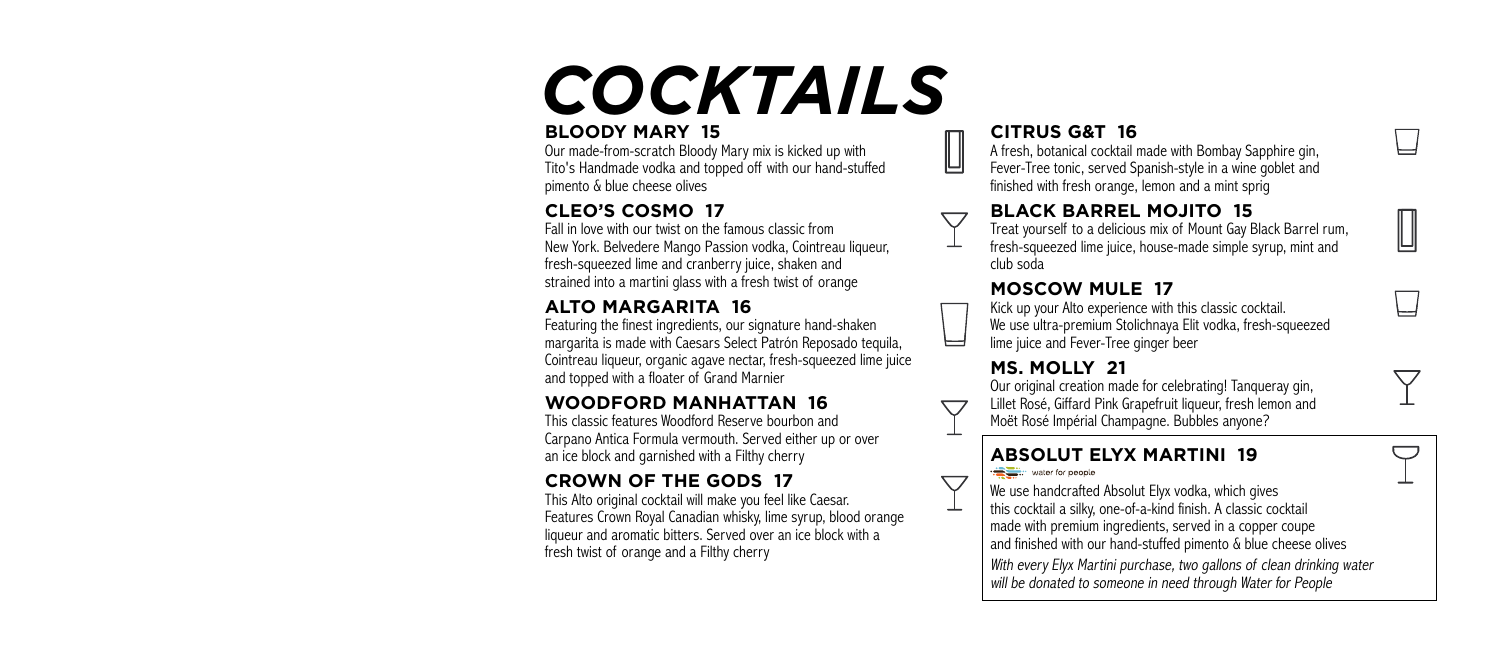### *DRAFT BEER 16 OZ.* **<sup>9</sup>**

**STELLA ARTOIS BLUE MOON COORS LIGHT**

**MODELO ESPECIAL SAMUEL ADAMS BOSTON LAGER LAGUNITAS IPA**

## *BOTTLED BEER 12 OZ.* **<sup>8</sup>**

**MILLER LITE CORONA EXTRA SIERRA NEVADA PALE ALE HEINEKEN**

**NEWCASTLE DOGFISH HEAD 60 MIN IPA PERONI ANGRY ORCHARD HARD CIDER**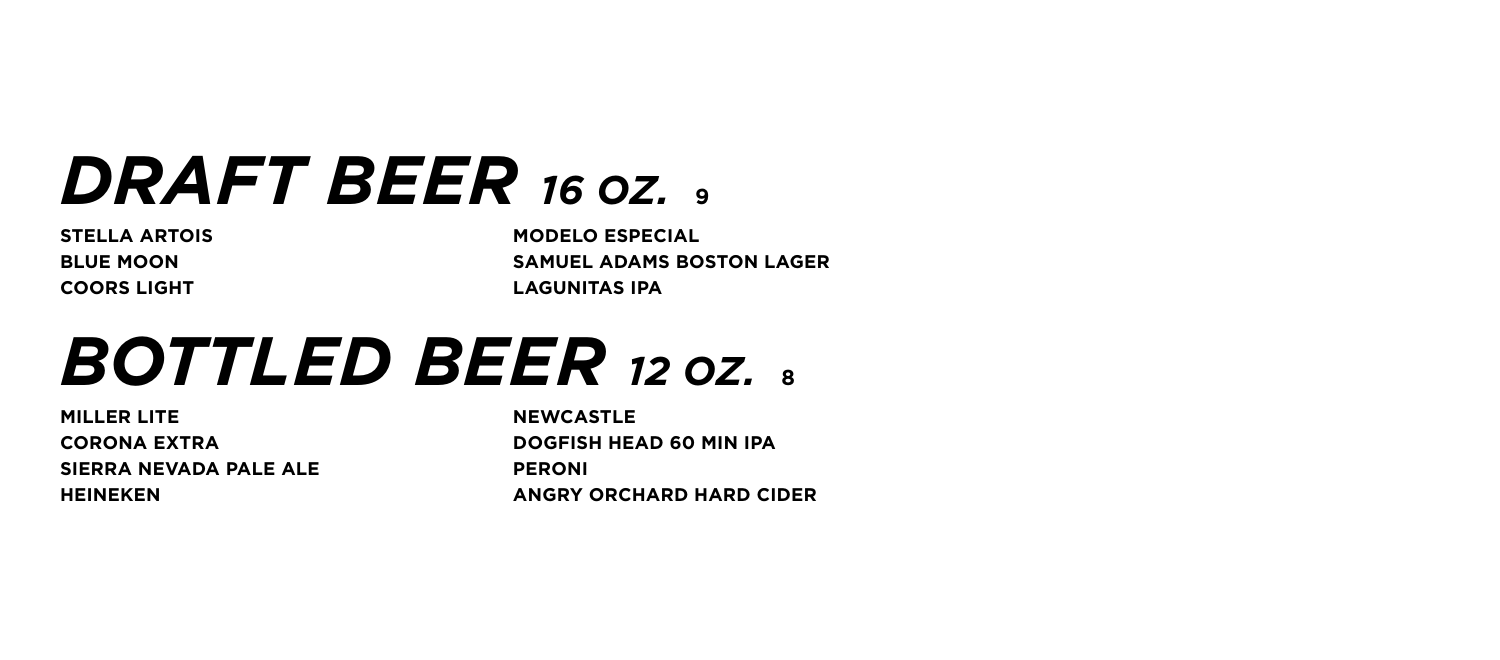### *WINE BY THE GLASS*

**BUBBLES** 

| <b>CHAMPAGNE, PERRIER-JOUËT</b><br><b>GRAND BRUT NV</b> |
|---------------------------------------------------------|
| <b>CHAMPAGNE, MOËT ROSÉ</b><br><b>IMPÉRIAL</b>          |
| <b>MOSCATO D'ASTI, LUCCIO</b><br>(SWEET)                |
| PROSECCO, LA MARCA,<br><b>VENETO (DRY)</b>              |

*WHITE AND ROSÉ WINE*

| <b>CHARDONNAY, CHALK HILL,</b><br><b>SONOMA COAST</b>               | 15 | - 64 |
|---------------------------------------------------------------------|----|------|
| PINOT GRIGIO, SANTA CRISTINA,<br><b>ITALY</b>                       | 13 | 48   |
| RIESLING, CHATEAU STE. MICHELLE,<br><b>COLUMBIA VALLEY</b>          | 13 | 48   |
| <b>WHITE ZINFANDEL, MONTEVINA</b><br>SUMMIT RIDGE, AMADOR COUNTY 13 |    | 48   |

| GLASS | <b>BOTTLE</b> | <b>RED WINE</b>                                                     | GLASS | <b>BOTTLE</b> |
|-------|---------------|---------------------------------------------------------------------|-------|---------------|
| 25    | 116           | <b>CABERNET SAUVIGNON, JUSTIN,</b><br><b>PASO ROBLES</b>            | 19    | 78            |
| 30    | 160           | <b>CABERNET SAUVIGNON, BERINGER,</b><br><b>KNIGHTS VALLEY</b>       | 15    | 58            |
| 13    | 48            | MALBEC, DOÑA PAULA,<br><b>MENDOZA ARGENTINA</b>                     | 13    | 48            |
| 13    | 48            | <b>MERLOT, ST. FRANCIS,</b><br><b>SONOMA COUNTY</b>                 | 14    | 52            |
|       |               | PINOT NOIR, MACMURRAY, RUSSIAN<br><b>RIVER VALLEY SONOMA COUNTY</b> | 15    | 58            |
|       |               | ZINFANDEL/CABERNET BLEND,<br>PRISONER, NAPA VALLEY                  | 22    | 80            |